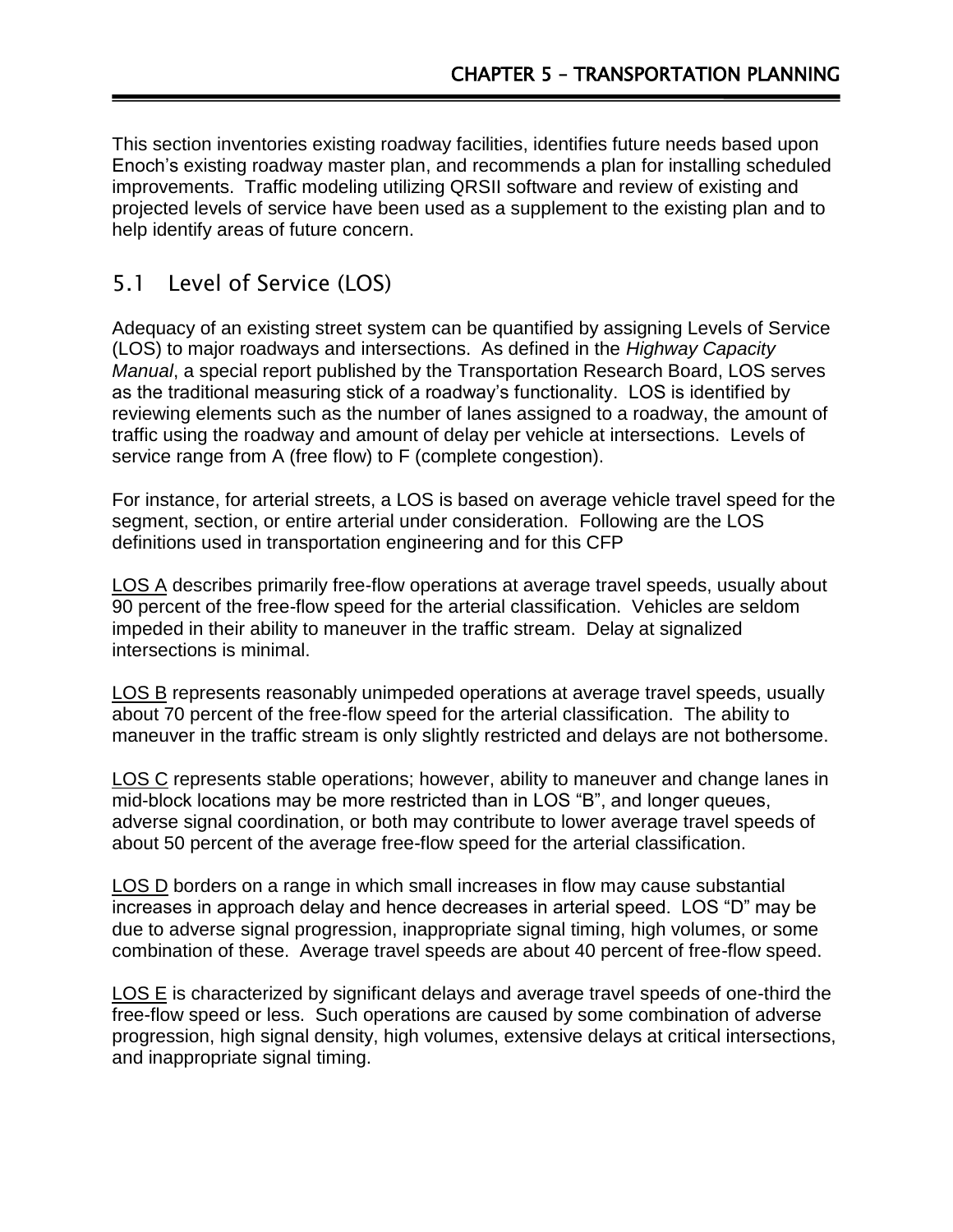LOS F characterizes arterial flow at extremely low speeds, from less than one-third to one-quarter of the free-flow speed. Intersection congestion is likely at critical signalized locations, with long delays and extensive queuing.

## 5.2 Existing Facilities

As part of this CFP, traffic counts were taken along Midvalley Road, Minersville Highway (SR-130), and Old Highway 91 to identify existing traffic flows. Specific traffic count data is included in the Appendix. Figure 5.1 shows Enoch's current roadway master plan and street functional classifications.

An increase in traffic throughout the city is expected as development continues. If no improvements are made to Enoch's transportation infrastructure, projected traffic volumes will significantly degrade the LOS of the major streets in the city. In order to preserve the quality of life desired by the City's residents, and to provide a sound street system that will support the City's growing population base, improvements will need to be made as growth occurs.

# 5.3 Future Facilities

Based on the current zoning, demographics, and anticipated growth patterns, Enoch's projected growth will have impacts on traffic volumes and roadways throughout the city. Projections are based upon a new QRSII traffic model that was specifically prepared and tailored for Enoch. The necessary input to create the model is the City's roadway masterplan, traffic counts, and the task of identifying smaller zones throughout the City called Traffic Analysis Zones that target where the population lives and works. Using this model, future traffic volumes were then analyzed. Figure 5.2 shows projected traffic volumes for the planning year 2040.

In 2007, the City of Enoch prepared a Corridor/Interchange Feasibility Study to determine where a future I-15 interchange could be located. A recommendation was made and is used in the traffic model for future traffic scenarios, as can be seen in Figure 5.3. As growth occurs, this interchange will help with traffic throughout the City by providing another access into the City. Today, virtually all of Enoch's population that leaves the City for work, school, and other non-work based trips must pass through Exit 62 on I-15 and Minersville Highway and Old Highway 91. An additional future interchange further to the north would relieve projected congestion on Exit 62.

Enoch's proposed expansion on the east side of I-15 will require a grade-separated crossing over or under I-15 at Midvalley Road. This would provide easy access for this growing area to the central part of the City and its services. It would also reduce the anticipated high volumes at Exit 62.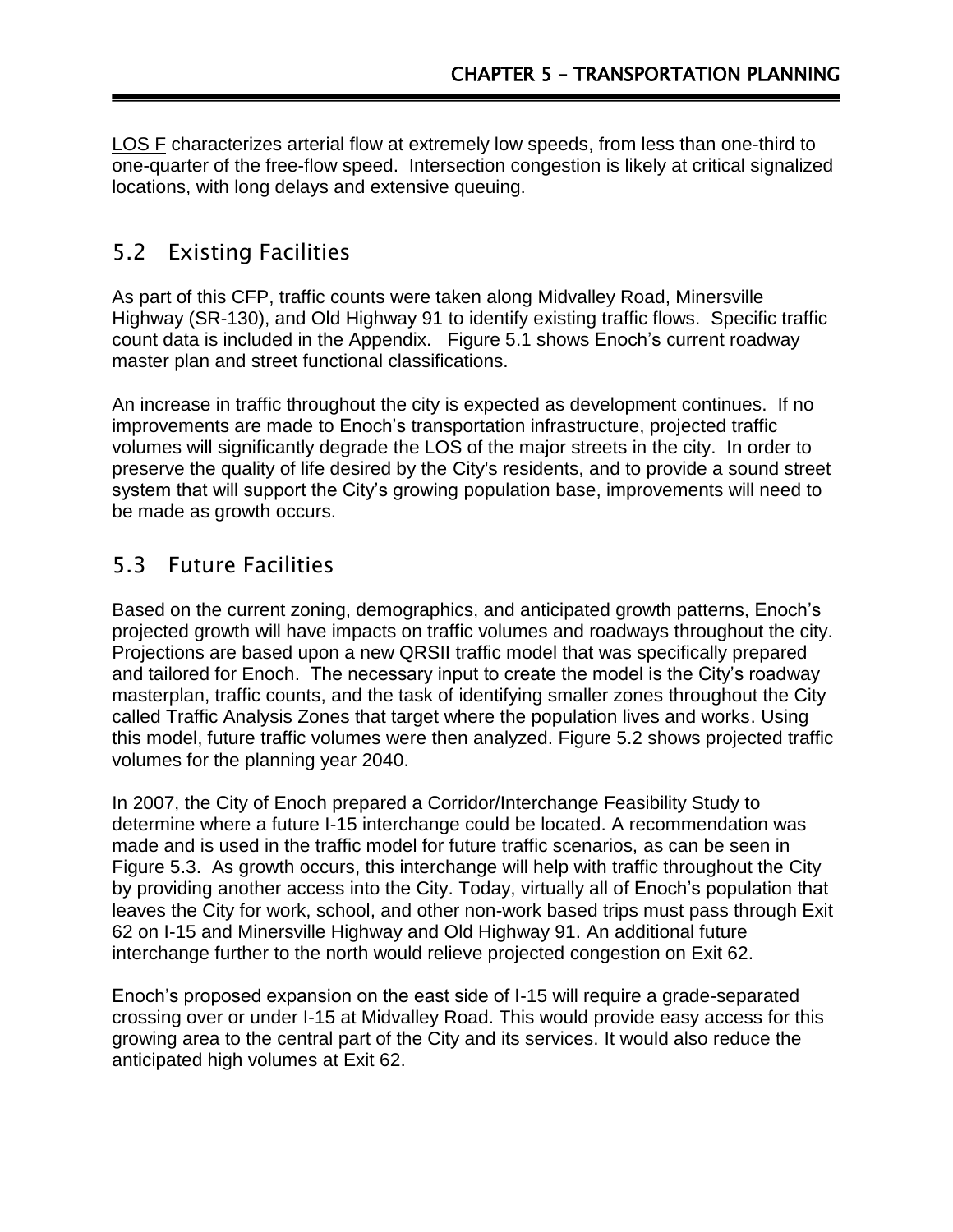With the high volumes expected on SR-130 in 2040 (25,000 vehicles per day, or "vpd") and on Midvalley Road (8,000 vpd), a traffic signal will likely be needed at the intersection of these roadways. The intersection will need to be monitored as volumes begin to cause delays at the stop signs on Midvalley Road to see when a signal is warranted.

Additional recommended projects and their associated costs are addressed further in Section 5.4.

#### *Corridor Preservation*

There are several facilities identified in this plan requiring improvements to meet future demands. In planning for these future facilities, corridor preservation techniques should be employed. The main purposes of corridor preservation are to:

- Preserve the viability of future options
- Reduce the cost of these options
- Minimize environmental and socio-economic impacts of future implementation

Corridor preservation seeks to preserve the right-of-way needed for future roadway facilities and prevent development which might be incompatible with these facilities. This is primarily accomplished by the community's ability to apply land use controls such as zoning and approval of developments. Adoption of the CFP by the City of Enoch is a commitment to citizens and future leaders in the community that the identified future corridors will be the ultimate location for roadway facilities.

Perhaps the most important elements of corridor preservation are ensuring that the corridors are preserved in the correct location and that they meet the applicable design and right-of-way standards for the type of facility being proposed. Major roadway corridors have been identified in the roadway master plan. Figure 5.1 illustrates the City's current master planned street system. As this plan does not define the exact alignment of each future corridor, it becomes the responsibility of the City to make sure that the corridors are correctly preserved. This will have to be accomplished through the engineering and planning reviews done within the City as development and annexation requests are approved that involve properties within or adjacent to the future corridors.

# 5.4 Capital Facilities Plan

The transportation capital facilities plan recommends improvements which will be needed in the future and provides a planning level cost estimate for each improvement. It can provide important information relative to funding needed for future street improvements and can be a valuable tool for City officials in the budgeting and planning process.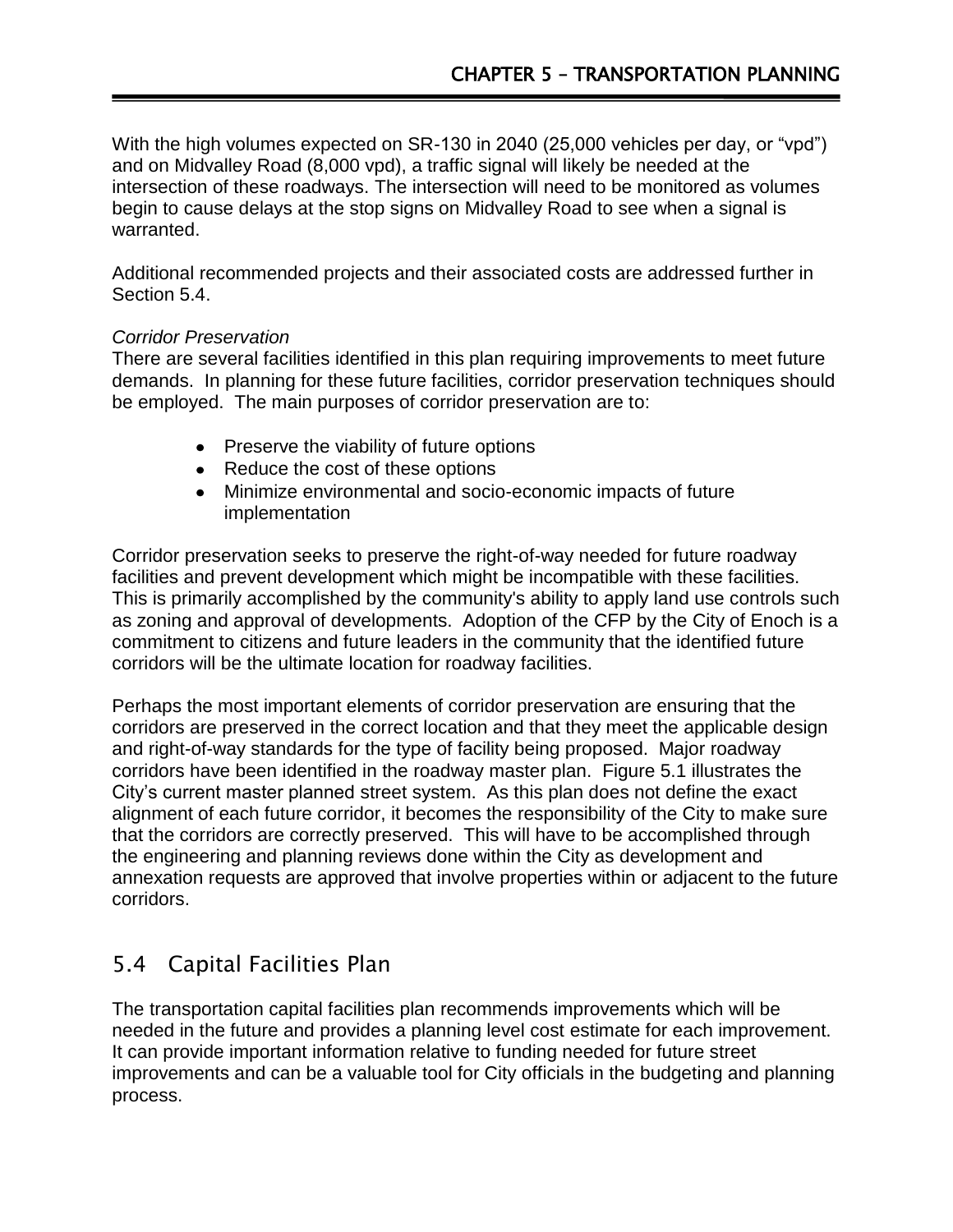Recommended improvements to roadway facilities have been separated into the following categories: short range (0-5 years); medium range (6-10 years); long range (10+ years). Figure 5.3 illustrates and Table 5.1 summarizes the recommended improvement projects and their anticipated costs.

Cost estimates developed include acquiring sufficient right-of-way and installing new roadbase, asphalt, curb and gutter, park strip, and sidewalk. Costs have also been included for design engineering, construction engineering, and contingencies. The costs are shown in 2010 dollars.

| <b>Segment</b>                                                    | <b>Units</b>  | <b>Estimate</b><br>(millions) | <b>Comments</b> |
|-------------------------------------------------------------------|---------------|-------------------------------|-----------------|
| 0-5 Year Improvements                                             |               |                               |                 |
| 1 - Turning Lanes at Garden Park Subdivision on Minersville Hwy   | 1 lump        | \$0.27                        | Road Widening   |
| 2 - Ravine Road, widen and pave                                   | 0.55 mile     | \$1.6                         | New Road        |
| 3 - Spanish Trails additional access road                         | $0.40$ mile   | \$1.8                         | New Road        |
| <b>Subtotal</b>                                                   |               | \$3.67                        |                 |
| <b>6-10 Year Improvements</b>                                     |               |                               |                 |
| 4 – Midvalley Road Widening from 2 lanes to 3 lanes with shoulder | 2.25<br>miles | \$5.9                         | New Road        |
| 5 - Extend 850 West/Bulldog Rd from Midvalley Road to the south   | 2.65<br>miles | \$2.6                         | New Road        |
| 6 - Signal Study and Signal Construction, SR-130 & Midvalley Road | 1 lump        | \$0.22                        | New Signal      |
| <b>Subtotal</b>                                                   |               | \$8.72                        |                 |
| 10+ Year Improvements                                             |               |                               |                 |
| 7 - Widen Minersville Highway (SR-130) from 3 to 5 lanes          | 3 miles       | \$5.0                         | Road Widening   |
| 8 - New Grade-Separation Crossing at Midvalley Road and I-15      | 1 lump        | \$8.3                         | New Bridge      |
| 9 - Belt Route from I-15 along North Side of Enoch to City limit  | 5 miles       | \$21.5                        | New Road        |
| 10 - Interchange on I-15 at North End of Enoch                    | 1 lump        | \$21.7                        | New Interchange |
| 11 - Widen Old Highway 91 from SR-130 to Pomeroy Green            | 4.50<br>miles | \$7.6                         | Road widening   |
| <b>Subtotal</b>                                                   |               | \$64.10                       |                 |
| <b>Total</b>                                                      |               | \$76.49                       |                 |

### **Table 5.1: Budgetary Cost Estimates**

The transportation CFP only addresses improvements needed on major streets. As this plan does not address local streets, there may be improvements required for these